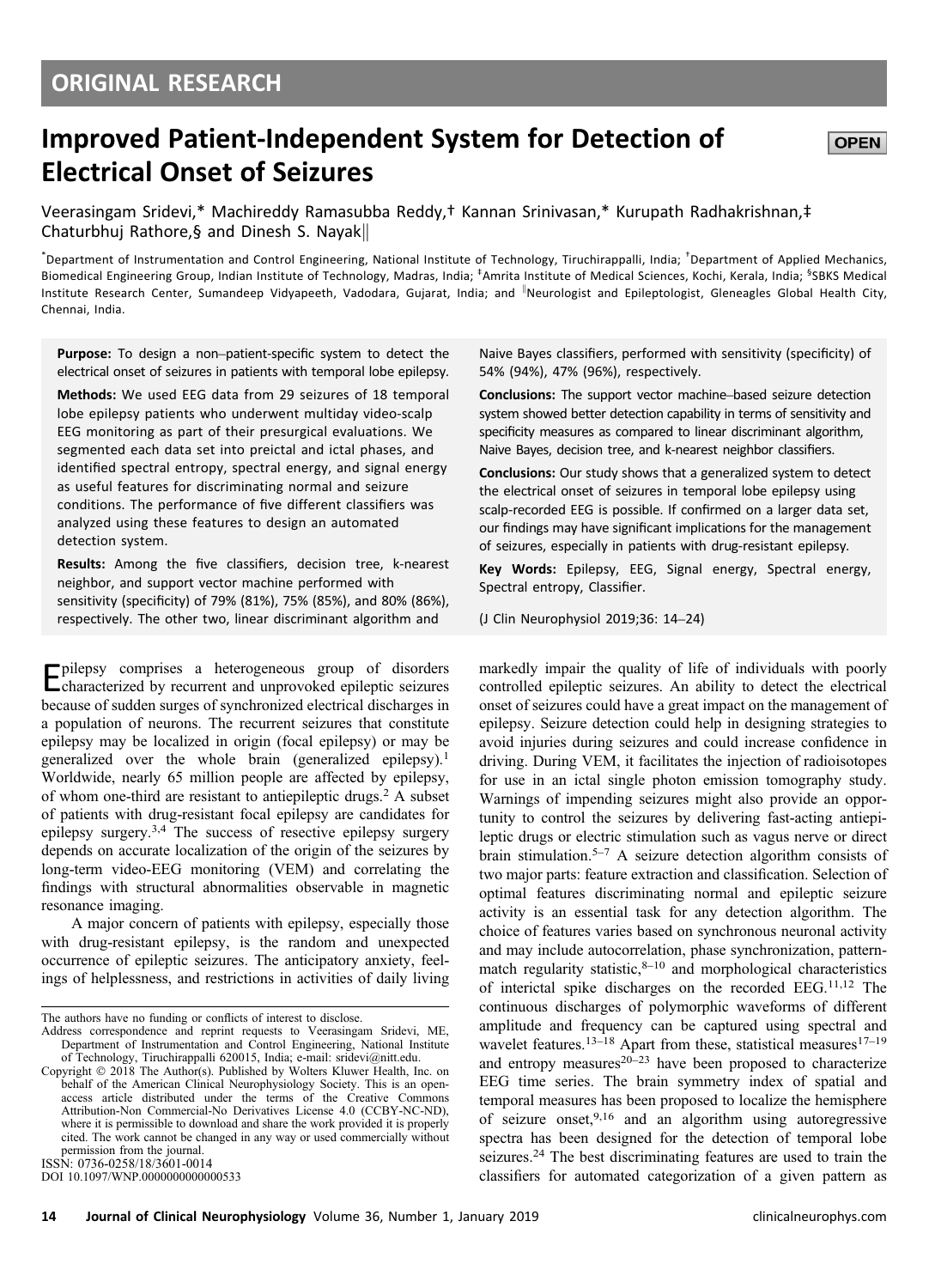normal or seizure-related. Several classifiers using decision rules from simple thresholds to complex decision boundaries have been proposed to define the classification as a two-class or multiclass problem.13,14,25,26 The support vector machine (SVM), a statistical machine learning algorithm, has been used in a wide range of biomedical applications, including automated seizure detection.15,17,27–<sup>29</sup>

During the last four decades, several studies have attempted to detect seizure occurrence based on changes in the EEG.30 However, reliably detecting an epileptic seizure remains an unsolved problem even today, for the following reasons. First, because electrical and clinical features of epileptic seizures differ from patient to patient and even between seizures in the same patient, it is difficult to develop a generic algorithm to forecast clinical seizures reliably. Most studies that have investigated patient-specific detection paradigms have used extensive machine training strategies for application to individual patients.13,15,31–<sup>33</sup> Second, the methods used to detect seizures have differed widely and included a number of univariate and bivariate measures comprising both linear and nonlinear approaches with different classification algorithms, thereby making interstudy comparisons difficult.<sup>32,34,35</sup> Third, most studies have used intracranially recorded EEG data because they are less prone to artifacts than scalp EEG signals.15,36,37 As intracranial EEG is invasive and can be undertaken only in a minority of patients, it would not be appropriate to generalize the findings to the majority of patients who undergo only scalp-recorded EEG.38 Finally, the influence that antiepileptic drug withdrawal can have on the electrical characteristics of the seizures in an individual patient is largely unknown.

Against this background, we designed this study to explore the utility of scalp-recorded EEG in detecting the electrical onset of seizures in a uniform cohort of well-characterized patients with drug-resistant temporal lobe epilepsy (TLE), who underwent multiday VEM as part of their presurgical evaluations. To achieve this objective, we applied a set of time and frequency measures—signal energy, spectral energy, and spectral entropy—to identify changes in the EEG before the clinical onset of seizures. We chose the essential feature space to discriminate the normal and seizure patterns for development of an automated system for the detection of the electrical onset of seizure. The performances of five different classifiers, namely the linear discriminant algorithm (LDA), Naive Bayes (NB), decision tree (DT), SVM, and k-nearest neighbors (KNN), are examined for the clinical utility of the system. We envisaged that the proposed algorithm would identify the electrical onset of seizures and would allow for the short-term prediction of clinical seizure onset, which might provide a window for diagnostic and therapeutic opportunities in the management of people with epileptic seizures.

## MATERIALS AND METHODS

#### Patient Database

Data provided by two hospitals were used for this study: data set\_1, with data from 11 patients (3 male and 8 female)

collected at Sree Chitra Tirunal Institute of Medical Sciences and Technology, Trivandrum, Kerala, India, and data set\_2 with data from 7 patients (3 male and 4 female) collected at Fortis Malar Hospital, Chennai, India. The ages of the 18 patients (6 male and 12 female) ranged from 16 to 46 years. There were 29 seizures recorded from the 18 patients. The clinical, EEG, and magnetic resonance imaging findings of these patients were consistent with the diagnosis of TLE. The VEM was undertaken per standard protocol, using 21 scalp electrodes placed according to the standard 10 to 20 system, which has been described in detail elsewhere.39 Permission was obtained from the Institute Ethical Committee to use the scalp-recorded VEM data for this study. A summary of the clinical characteristics is provided in Table 1. The recordings in data set\_1 included two sphenoidal electrodes (Sph1 and Sph2) along with 21 scalp electrodes. The recorded EEG data were time samples as recorded using 32 channels digital video-EEG system. In data set\_1, each channel was sampled at the rate of 400 Hz. In data set 2, each channel was recorded at the rate of 256 Hz and upsampled to 400 Hz to ensure uniform window length for data set\_1 and data set\_2.

## Preprocessing

Previous studies used different preictal durations of 5, 10, 20, 30, 40, 120, and 240 minutes to predict the electrical onset of seizure and the mean prediction time varied from a few seconds to minutes.6,7,40,41 Using the algorithm named Advanced Seizure Prediction via Pre-Ictal Relabeling (ASPPR), the best intervention time proposed for the prediction of the electrographic onset of seizures was 1 minute.<sup>42</sup> A seizure usually lasts for  $30$  seconds to 2 minutes and is followed by a postictal phase lasting several minutes.3,41 According to the length of available EEG, the data were split into preictal and ictal phases. In this work, we defined the preictal phase as a 3-minute-long EEG sample immediately before

#### TABLE 1. Summary of Clinical Data

| <b>Patient ID</b> | <b>Sex</b> | Age | <b>Onset Hemisphere</b> No. of Seizures |   |
|-------------------|------------|-----|-----------------------------------------|---|
| P <sub>1</sub>    | Male       | 43  | <b>Bilateral</b>                        | 3 |
| P <sub>2</sub>    | Male       | 39  | Right                                   | 3 |
| P <sub>3</sub>    | Female     | 46  | Left                                    |   |
| P <sub>4</sub>    | Female     | 44  | Left                                    |   |
| P5                | Female     | 30  | Left                                    |   |
| P7                | Female     | 28  | Left                                    | 3 |
| P8                | Female     | 31  | Right                                   | 2 |
| P11               | Female     | 33  | Left                                    | 3 |
| P <sub>12</sub>   | Female     | 23  | Left                                    |   |
| P <sub>13</sub>   | Female     | 29  | Right                                   |   |
| P <sub>14</sub>   | Male       | 37  | Right                                   |   |
| P <sub>15</sub>   | Female     | 21  | Right                                   |   |
| P <sub>16</sub>   | Female     | 19  | Right                                   | 1 |
| P <sub>17</sub>   | Female     | 28  | Right                                   | 2 |
| P <sub>18</sub>   | Male       | 42  | Left                                    |   |
| P <sub>19</sub>   | Male       | 44  | Right                                   |   |
| P <sub>20</sub>   | Female     | 39  | Right                                   | 2 |
| P <sub>21</sub>   | Male       | 16  | Right                                   | 1 |

The electrical onset of seizure episodes in patients P6, P9, and P10 were not clearly visible in the EEG. Hence, these recordings were excluded from the analysis.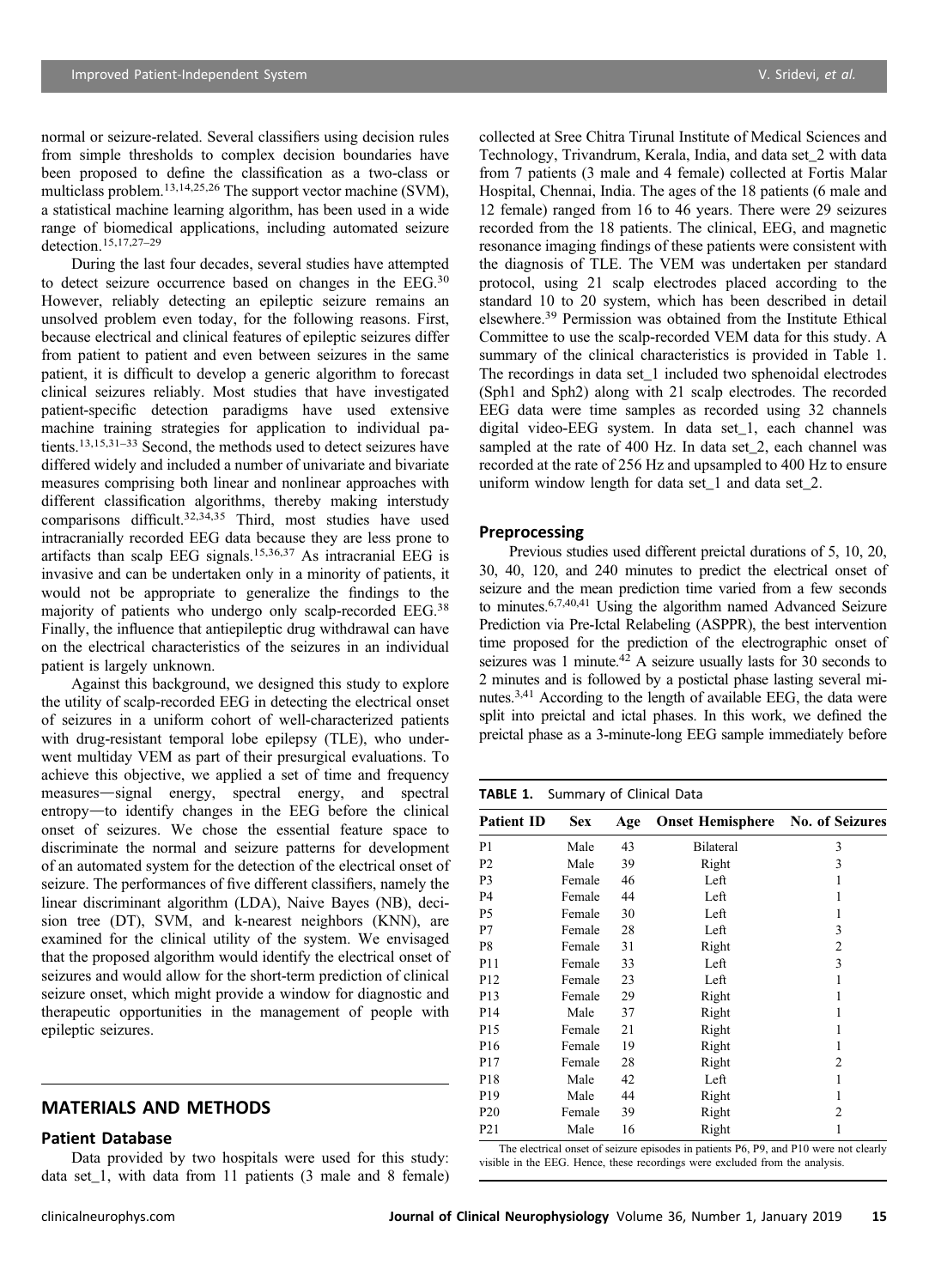the clinical onset, whereas the ictal phase was defined as a 2-minute EEG recording clipped immediately after the clinical onset (Fig. 1). Because our study considered only TLE, we restricted the analysis of the EEG to the four channels T1 and T3 from the left, and T2 and T4 from right sides of the scalp. Samples of 5 minutes of EEG from these four channels in 29 seizure recordings were used for the design of the automated detection system. The EEG was passed through a second-order high-pass filter to obtain 1 to 200 Hz signals. A notch filter was used to remove 50 Hz supply-line frequency and its 100, 150, and 200 Hz harmonics. Because the amplitude of each patient EEG varied, the signals were normalized to make the amplitudes relatively comparable across patients. The maximum and minimum values of each channel in the 29 seizure recordings were computed. The average of the 29 maximum values and average of the 29 minimum values were used to normalize the 5 minute EEG samples in all 29 seizure recordings, as specified in the following equation:

$$
x_{\text{norm}} = \frac{x_i - \text{Avg minimum}}{\text{Avg maximum} - \text{Avg minimum}},\tag{1}
$$

where  $x_{\text{norm}}$  is the normalized value of x,  $x_i$  is the instantaneous value of x, and Avg minimum and Avg maximum are the average minimum and maximum value computed from all 29 seizure recordings. This makes the EEG data suitable for the design of a patient-independent seizure detection system. After preprocessing, the sliding window technique was used to divide the 5 minute EEG signal into segments of 4-second duration. The 4 second predefined window was moved by 1 second, keeping 3 seconds of data overlapping with the previous window. For each 4 second window, five features—signal energy, spectral energy in 1 to 25 Hz, 25 to 100 Hz, and 100 to 200 Hz frequency bands, and spectral entropy (4 channels  $\times$  5 features = 20 features for each seizure recording) were extracted to use in the automated system (Fig. 2).

#### Feature Extraction

For each 5 minute recording with 4 second window moving at 1 second intervals, five features, namely signal



FIG. 1. General schema of 5-minute EEG data selection of four selected channels with respect to clinical onset of seizure. A period of 3 minutes of EEG immediately before the clinical onset is referred to as I<sub>Pre-ictal</sub>, and 2 minutes of EEG after the clinical onset is referred to as lictal.

energy, spectral energies- $E_{\text{lowband}}$ ,  $E_{\text{midband}}$ , and  $E_{\text{highband}}$ and spectral entropy, were extracted to obtain the profile of amplitude and frequency variations to identify the seizure precursors.

#### Signal Energy

In the time domain, the signals were analyzed to track the changes in amplitude of brain potentials. The signal energy was measured as the sum of the squared instantaneous voltage of EEG samples. The energy of the signal was calculated by the following equation:

$$
E_k = \sum_{i=(k-1)D+1}^{(3+k)} |x_i|^2,
$$
 (2)

where  $E_k$  is the signal energy in the k'th segment, k is the segment index, i is the sample index,  $D$  is the sampling rate, and  $x_i$  is the instantaneous sample value.

## Spectral Energy

The brain produces different rhythmic activity patterns depending on mental state and task performance. The power of the EEG signal is most concentrated in low frequencies. During the evolution of a seizure, changes in rhythmic activity occur. The seizure evolves with different morphologies in different frequency bands, including delta ( $\delta$ ): 0.5 to 4 Hz, theta ( $\theta$ ):4 to 8 Hz, alpha  $(\alpha)$ :8 to 12 Hz, and beta ( $\beta$ ):13 to 30 Hz, showing amplitude depression and polyspike patterns along with large amplitude waves.<sup>43</sup> Hence the energy variations before seizure onset are not always predictive, and the frequency signature during the transition from normal to ictal phases must be captured using frequency transformation tools to detect the seizure precursors. To identify the variations in frequency components, the spectral energy of the windowed EEG signal was calculated using the Fast Fourier Transform technique under the assumption that the EEG signal was statistically stationary within the segment. The spectral energy was calculated using the following equation:

$$
E_{s} = \sum_{f_{1}}^{f_{2}} |X(\omega_{i})|^{2},
$$
 (3)

where  $E_s$  is the spectral energy in the  $f_1$  to  $f_2$  band and  $X(\omega_i)$  is the Fourier coefficient of the signal at angular frequency  $\omega_i$ . The spectral energy was calculated in the  $E_{\text{lowband}}$  (1–25 Hz),  $E_{\text{midband}}$  (25–100 Hz), and  $E<sub>hichband</sub>$  (100–200 Hz) frequency bands.

## Spectral Entropy

The entropy is a parameter that describes the irregularity, complexity, and unpredictable characteristics of a stochastic signal. During the normal state, the EEG signal is random in nature, but during the approach to a seizure, the brain produces deterministic oscillations with high neural synchrony. The spectral entropy is a suitable measure for capturing the synchronous activity of the brain. The major advantage of using spectral entropy is that the frequency band contributing the entropy is known and user-defined. The previous use of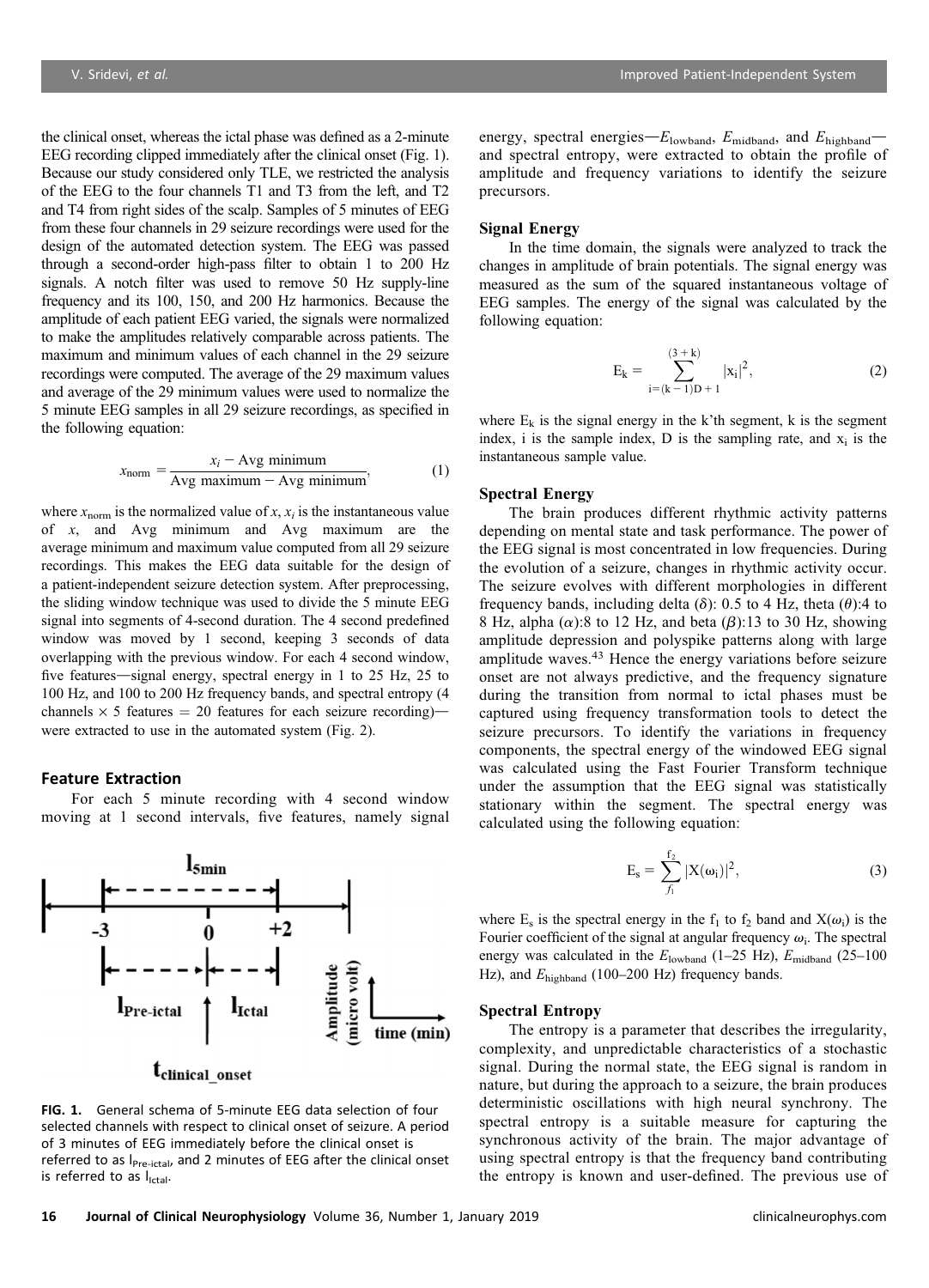138

139

140

141

142

time (s)

143

144

145

146

147

Electrical onset of seizure

spectral entropy for detection<sup>20</sup> and prediction<sup>44</sup> motivated us to use this as one of the measures to detect the electrical onset of seizure. In the study of Blanco et al., the invasively measured spectral entropy showed variations in the highfrequency bands from 32 to 128 Hz. Because the scalp EEG was used in this study, we searched for oscillations with lower frequencies. The spectral entropy S was calculated using the following equation:

$$
S = \sum_{f_1}^{f_2} p(f_1) \cdot \log \left( \frac{1}{p(f_1)} \right) \in 0, 1,
$$
 (4)

where S is the spectral entropy in the frequency range  $f_1$  to  $f_2$ , and  $p(f_i)$  is the power spectral density of  $f_i$ . The spectral entropy was calculated in the 3 to 12 Hz frequency band.

# **RESULTS**

Amplitude (microvolt)

137

In this section, we will demonstrate the suitability of time and frequency measures—signal energy; spectral energies  $E_{\text{low}}$ band,  $E_{\text{midband}}$ , and  $E_{\text{highband}}$ ; and spectral entropy-to identify EEG changes at the electrical onset of seizures. We will also compare the performance of five classifiers using reduced feature spaces that accurately distinguish the normal and seizure patterns for use in automated detection.

## Electrical Versus Clinical Onset of Seizures

Feature

For 29 scalp video-EEG recordings, the electrical onset (the first alteration in the scalp-recorded EEG) and clinical onset (the time at which the patient manifested the first observed alteration in behavior or motor activity in the synchronized video) of seizures were visually identified by the three neurologists involved with the study (K.R., C.R., and S.D.N.). Based on the electrical and clinical onset, the seizure recordings were divided into five groups. In the first group of nine seizures, the electrical onset preceded the clinical onset with mean latency of 54 seconds (median: 55 seconds; range: 42 seconds to 69 seconds). Figure 3 shows an example from the first group of the onset of seizure P1\_s1 in the right temporal lobe, for four channels of the scalp EEG. The seizure started at 138 seconds at T2 in the right temporal region with 4 Hz oscillation and slowly spread to the contralateral hemisphere and the clinical seizure started at 180 seconds. In the second group of 5 seizures, the electrical onset preceded the clinical onset with a mean latency of 37 seconds (median: 38 seconds; range: 35 to 39 seconds). In the third group of four seizures, the electrical onset preceded the clinical onset with a mean latency of 23 seconds (median: 22 seconds; range: 21 to 28 seconds). In the fourth group of seven seizures, the electrical onset preceded the clinical onset with a mean latency of 16 seconds (median: 17 seconds; range: 13 to 19 seconds). In the fifth group of 5 seizures, the electrical onset preceded

FIG. 3. Scalp-recorded EEG of the selected electrodes in the P1\_s1 seizure. The electrical onset of seizure P1\_s1 was visually identified in the temporal region, and rhythmic theta activity commenced at the T2 electrode (arrow) at 138 seconds.



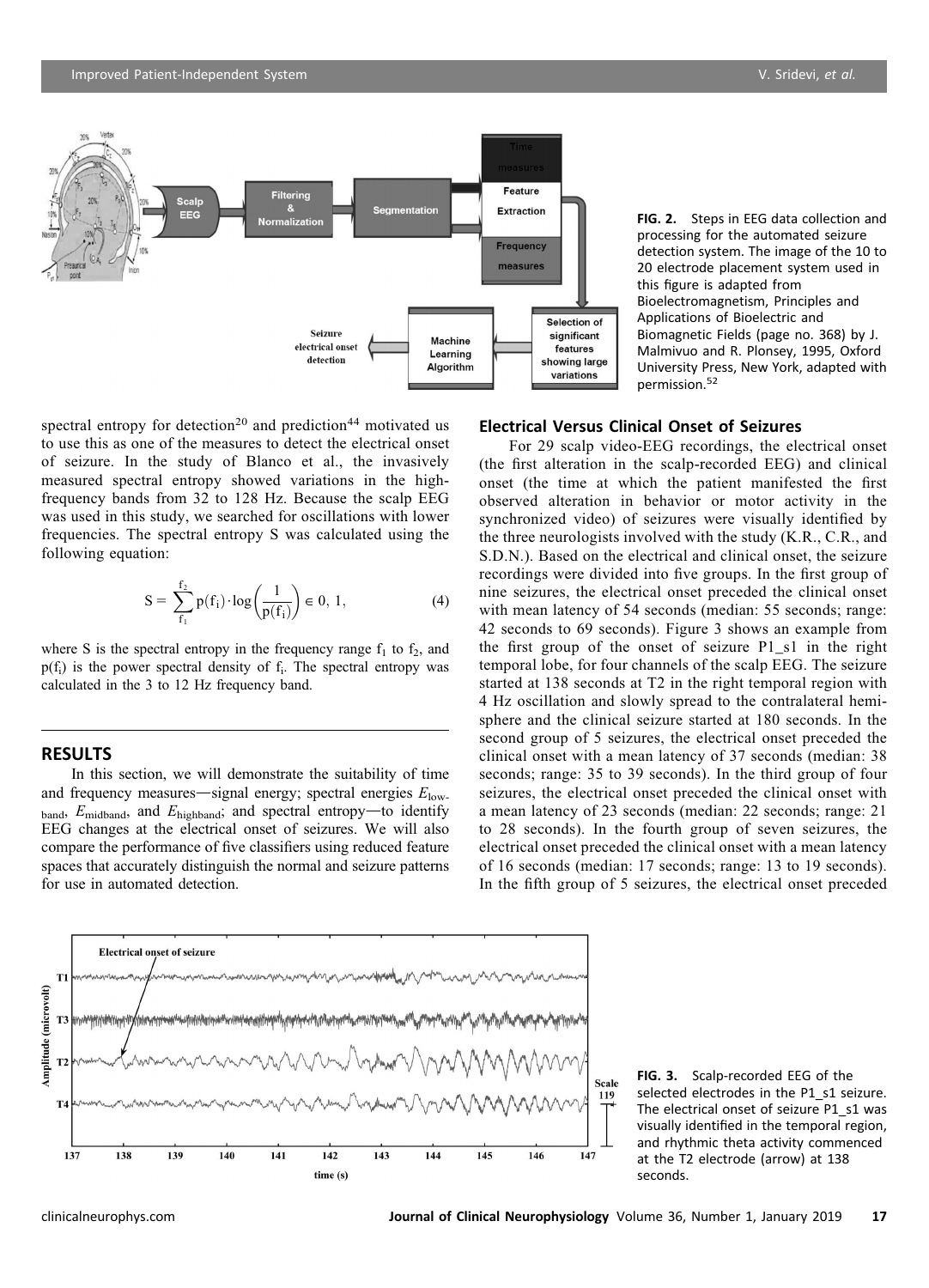the clinical onset with a mean latency of 5 seconds (median: 5 seconds; range: 3 to 6 seconds). When all 29 seizures were considered, the mean time lapse between electrical onset and clinical onset was 29 seconds. The measured profile of each seizure recorded at 1 second interval was investigated with respect to the visually identified electrical and clinical onset to select the most useful measures for the automated system. The automated identification of electrical onset by classifiers trained using these significant features was compared with the results of manual identification.

### Feature Space Reduction

The five measures signal energy; spectral energies  $E_{\text{low}}$ band, Emidband, and Ehighband; and spectral entropy were investigated to select the best discriminating features for discrimination of the normal and seizure conditions. From the 29 seizure recordings, we found that the spectral energy in the low-frequency band changed the most at the electrical seizure onset, whereas  $E_{\text{midband}}$  and  $E_{\text{highband}}$  changes developed slowly a few seconds later, followed by the  $E_{\text{lowband}}$ changes. The spectral energy in the 25 to 100 Hz and 100 to 200 Hz bands showed large variations in the T3 and T4 electrode recordings. In all 29 seizure recordings, the energy level of the mid- and high-frequency bands was substantially lower than that of the low-frequency band. The spectral entropy in the 3 to 12 Hz band varied significantly over time and decreased at electrical onset in 26 recorded seizures. Among the 29 seizures, in 27, the electrical onset was correlated with a different set of time and frequency measures. The two seizures P2\_s1 and P7\_s3 showed distinctive changes in all measures only at the clinical onset of the seizure. The measures showing large changes from the background activity-signal energy,  $E_{\text{lowband}}$  spectral energy, and spectral entropy—were selected as candidates for the automated detection system. The most prominent measures in the P1\_s1 seizure recording are shown in Fig. 4. The spectral entropy varied most at electrical onset and contributed most to the detection of the electrical onset. The  $E<sub>lowband</sub>$  and signal energy measures variations remained the same until the electrical onset. The energy in high-frequency bands became large only after the clinical onset of the seizure. In TLE, spread of electrical activity from temporal lobe to neighboring areas results in loss of consciousness and tonic–clonic activity. The spectral entropy in 3 to 12 Hz was selected to capture the rhythmic spiking or oscillations of large synchronized neuronal populations at the electrical onset of a seizure. The spectral energy in the 1 to 25 Hz frequency band was selected to characterize the EEG dynamics at the initial stage of a seizure episode with loss of consciousness. The signal energy measure was selected to capture large energy changes at different stages of a seizure episode.

## Automated Seizure Detection

We designed the automated seizure detection system to test five supervised learning algorithms: LDA, NB, DT, SVM and KNN with  $k = 2$ . The classifiers are designed to solve the binary problem of distinguishing the normal and seizure classes. The classifiers distinguished the seizure and normal patterns using three features:  $E_{\text{lowband}}$ , signal energy, and spectral entropy of the 4 channels T1, T2, T3, and T4. Each 5 minute recording was split into normal and seizure data with respect to the electrical onset of the seizure. For testing, the normal and seizure data for  $N - 1$ patients' recordings were grouped, and the outliers beyond the  $\pm 3\sigma$  limit were removed to model the classifier. Each classifier was trained using these  $N - 1$  patients' recordings, and the remaining one patient data sample, which was unknown to the classifier, was used to validate the performance of the classifier. Thus the classifier performance is validated using an unknown patient data, which ensures the patient-independent system approach. $33,39$  The entire 5 minute recording of each seizure was tested with the set of 5 classifiers. The performance of the classifiers was compared to test their suitability for real-time implementation. The performance was evaluated using the measures shown in the following equation:



FIG. 4. Prominent features extracted from the P1\_s1 seizure recording.  $E<sub>lowband</sub>$ , signal energy, and spectral entropy changes appear at the electrical and clinical onset of seizure, 138 and 180 seconds, respectively. The profiles of  $E<sub>lowband</sub>$  and signal energy measures are alike until the electrical onset.  $E_{\text{midband}}$ and  $E_{\text{highband}}$  contribute to the total energy only after the clinical onset of the seizure. The spectral entropy changed most at the electrical onset and contributed most to the detection of the electrical onset.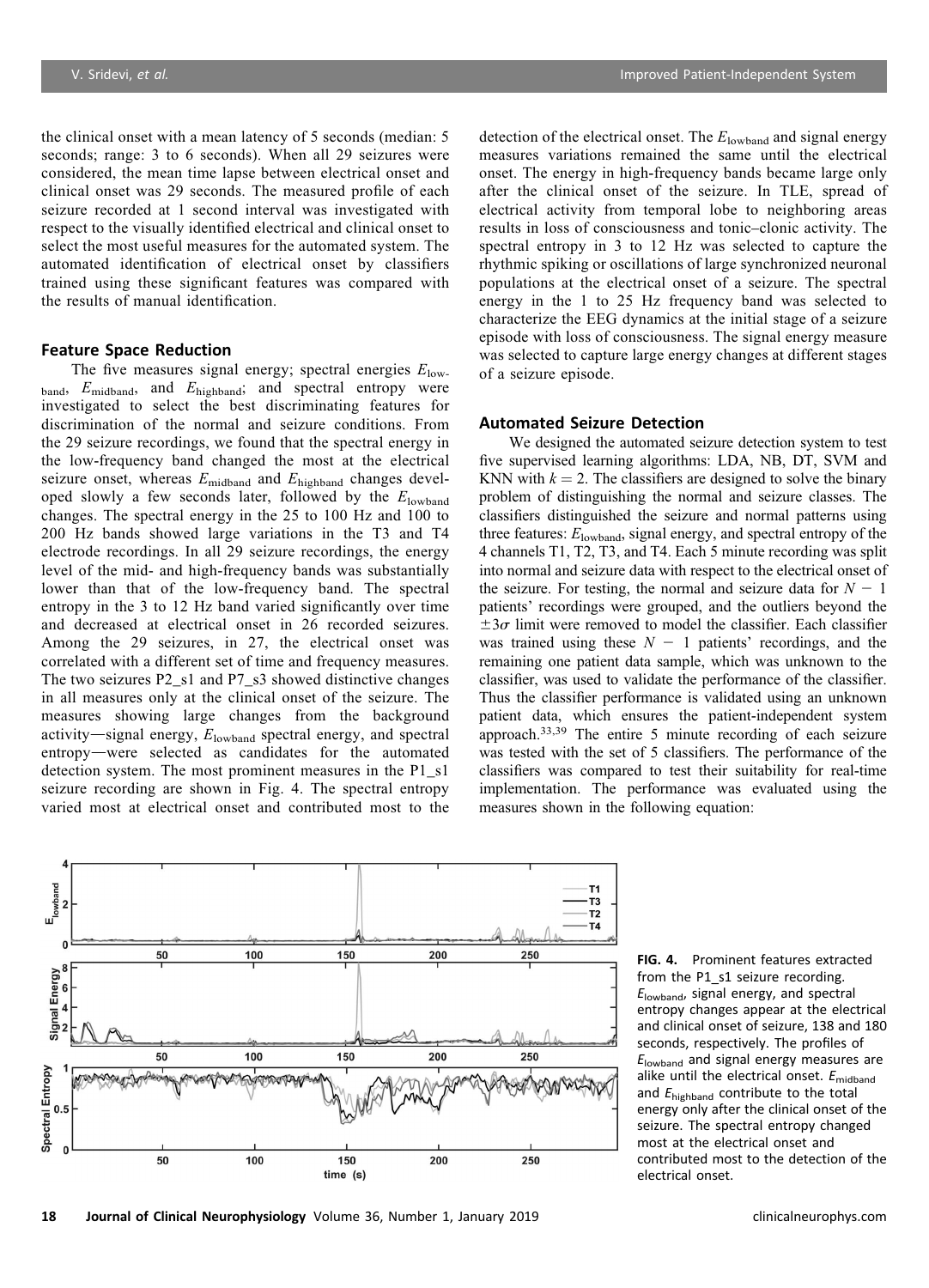| Sensitivity = $\frac{\text{No. of correctly classified seizure patterns}}{\text{Total no. of seizure patterns}} \times 100\%$ |
|-------------------------------------------------------------------------------------------------------------------------------|
|                                                                                                                               |
| Specificity = $\frac{\text{No. of correctly classified normal patterns}}{\text{Total no. of seizure patterns}} \times 100\%$  |
|                                                                                                                               |
| Accuracy = $\frac{\text{No. of correctly classified patterns}}{\text{Total no. of patterns}} \times 100\%$                    |
|                                                                                                                               |
| Error rate = $\frac{\text{No. of misclassified patterns}}{\text{Total no. of patterns}} \times 100\%$                         |
|                                                                                                                               |
|                                                                                                                               |

The sensitivity was defined as the ability of the classifier to correctly identify the seizure samples, whereas the specificity was the ability of the classifier to correctly identify the normal samples. The accuracy and error rate were the percentage of correctly classified and misclassified patterns, respectively. For each classifier, there was a trade-off between sensitivity and specificity. The performance of each classifier on patientindependent data set is shown in Table 2. The sensitivity and specificity of five classifiers in distinguishing the normal and seizure samples of each seizure recording are tabulated. The LDA and NB classifiers scored very low sensitivity and high

specificity. The other three classifiers DT, SVM, and KNN showed good sensitivity and specificity values. Among the 29 seizures, four seizures (P4\_s1, P13\_s1, P19\_s1, and P20\_s2) yielded very low sensitivity in identifying the electrical onset of seizure. Apart from these four seizures, the normal samples of two seizures P15\_s1 and P21\_s1 were identified with low specificity. In particular, the spectral entropy pattern of the normal region of P15\_s1 overlapped with the seizure region, all the normal patterns were classified as seizure patterns, and it was unable to determine the electrical onset.

Good performance of an automated system is ensured by high sensitivity and specificity of the classifier. The average performance for each classifier design across all seizure recordings is given in Table 3. The LDA and NB classifiers performed with sensitivity (specificity) of 54% (94%) and 47% (96%), respectively. The performance of the other three (DT, SVM, and KNN) classifiers was very similar. The DT and KNN algorithms had a slightly lower accuracy of 80%, with sensitivity (specificity) of 79% (81%) and 75% (85%), respectively. Hence the SVM, with overall sensitivity of 80%, specificity of 86% and accuracy of 83%, seemed to be suitable for real-time implementation of a seizure detection system.

|                   |                |           | Sensitivity (%) |            |            | Specificity $(\% )$ |           |    |                  |            |
|-------------------|----------------|-----------|-----------------|------------|------------|---------------------|-----------|----|------------------|------------|
| <b>Seizure ID</b> | <b>LDA</b>     | <b>NB</b> | DT              | <b>SVM</b> | <b>KNN</b> | <b>LDA</b>          | <b>NB</b> | DT | <b>SVM</b>       | <b>KNN</b> |
| $P1_S1$           | 41             | 44        | 71              | 81         | 74         | 93                  | 80        | 72 | 75               | 74         |
| $P1_S2$           | 55             | 15        | 61              | 72         | 61         | 99                  | 100       | 96 | 95               | 97         |
| $P1_S3$           | 43             | 40        | 75              | 77         | 72         | 99                  | 100       | 96 | 90               | 98         |
| $P2_s1$           | 78             | 77        | 89              | 91         | 92         | 99                  | 100       | 87 | 94               | 94         |
| $P2_S2$           | 81             | 78        | 93              | 92         | 88         | 99                  | 100       | 92 | 97               | 91         |
| $P2_S4$           | 70             | 79        | 90              | 90         | 81         | 100                 | 100       | 99 | 99               | 98         |
| $P3_s1$           | 73             | 79        | 100             | 98         | 97         | 99                  | 97        | 79 | 90               | 90         |
| $P4_s1$           | 17             | 2         | 47              | 47         | 47         | 100                 | 100       | 99 | 99               | 97         |
| $P5_S1$           | 34             | 32        | 61              | 68         | 58         | 99                  | 99        | 94 | 92               | 93         |
| $P7_S1$           | 74             | 78        | 94              | 97         | 95         | 96                  | 91        | 70 | 85               | 80         |
| $P7_S2$           | 85             | 64        | 91              | 100        | 87         | 96                  | 100       | 89 | 94               | 92         |
| $P7_S3$           | 81             | 69        | 94              | 93         | 89         | 100                 | 99        | 84 | 94               | 87         |
| $P8_S1$           | 77             | 82        | 96              | 99         | 94         | 94                  | 92        | 81 | 89               | 88         |
| $P8_S3$           | 63             | 72        | 89              | 83         | 83         | 99                  | 100       | 88 | 95               | 93         |
| $P11_s1$          | 70             | 77        | 98              | 98         | 93         | 98                  | 94        | 78 | 89               | 92         |
| $P11_S2$          | 67             | 74        | 96              | 95         | 91         | 99                  | 94        | 78 | 89               | 90         |
| $P11_S3$          | 70             | 78        | 97              | 97         | 93         | 95                  | 89        | 73 | 84               | 86         |
| $P12_s1$          | 51             | 31        | 86              | 94         | 86         | 88                  | 88        | 65 | 76               | 73         |
| $P13_s1$          | $\overline{4}$ | 34        | 42              | 45         | 47         | 99                  | 99        | 90 | 89               | 88         |
| $P14_S1$          | 44             | 16        | 81              | 66         | 67         | 94                  | 99        | 66 | 81               | 69         |
| $P15_S1$          | 100            | 78        | 100             | 100        | 99         | $\overline{4}$      | 67        | 3  | $\boldsymbol{0}$ | 3          |
| $P16_S1$          | 21             | 33        | 80              | 67         | 61         | 97                  | 97        | 82 | 87               | 88         |
| $P17_s1$          | 74             | 28        | 78              | 81         | 72         | 100                 | 100       | 93 | 91               | 93         |
| $P17_S2$          | 59             | 21        | 66              | 78         | 71         | 100                 | 100       | 94 | 99               | 99         |
| $P18_S1$          | 42             | 28        | 67              | 66         | 64         | 98                  | 98        | 91 | 90               | 93         |
| $P19_S1$          | 14             | 14        | 58              | 45         | 46         | 88                  | 93        | 81 | 79               | 78         |
| $P20_s1$          | 17             | 6         | 62              | 60         | 52         | 100                 | 100       | 98 | 99               | 100        |
| P20_s2            | 24             | 16        | 56              | 58         | 40         | 99                  | 100       | 96 | 99               | 98         |
| $P21_s1$          | 29             | 17        | 82              | 70         | 91         | 91                  | 96        | 32 | 53               | 48         |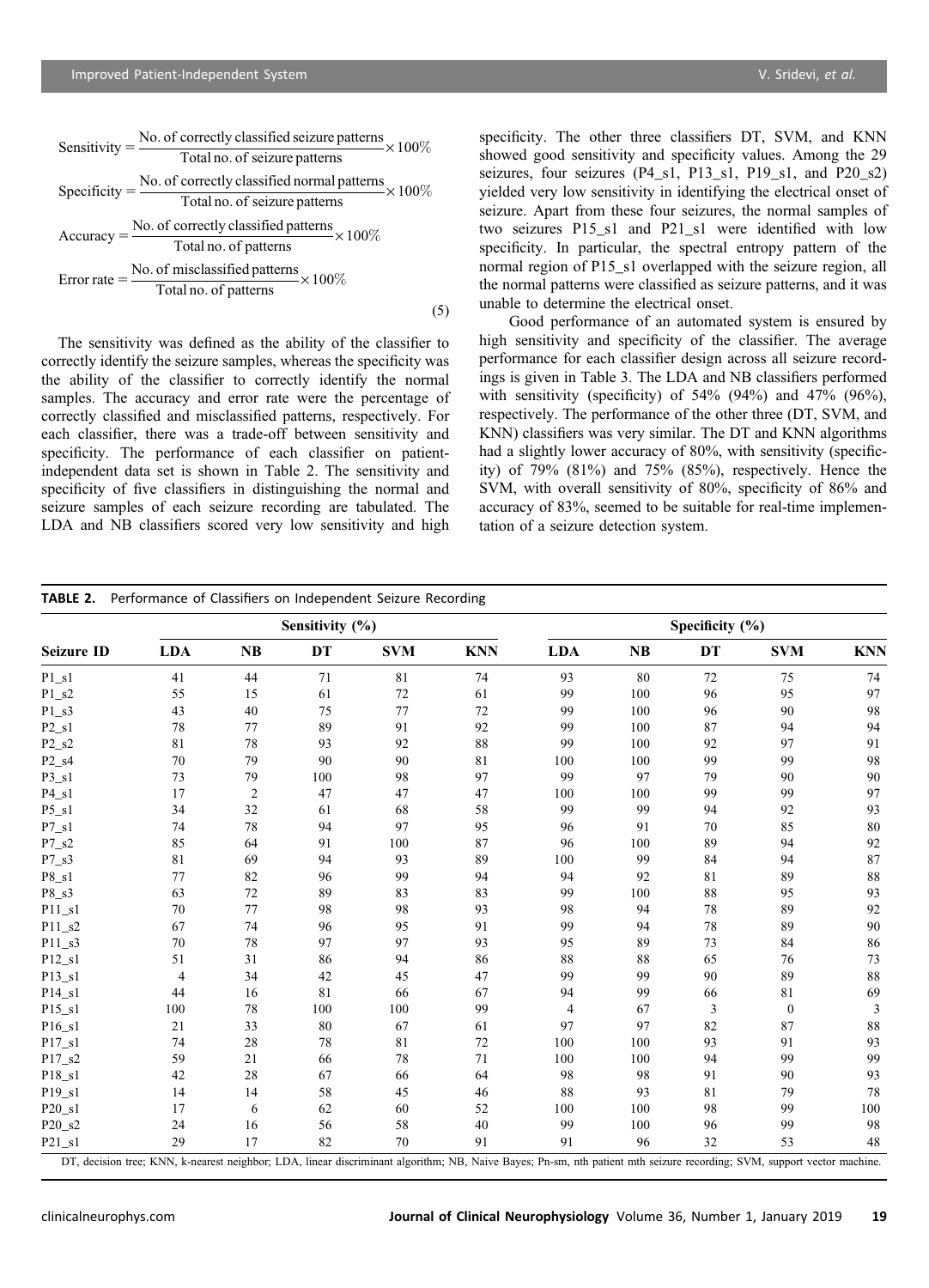|              | <b>TABLE 3.</b> Average Performance of Classifiers on Independent |
|--------------|-------------------------------------------------------------------|
| Patient Data |                                                                   |

| LDA | NB | DТ | <b>SVM</b> | KNN |
|-----|----|----|------------|-----|
| 54  | 47 | 79 | 80         | 75  |
| 94  | 96 | 81 | 86         | 85  |
| 75  | 71 | 80 | 83         | 80  |
| 25  | 29 | 20 |            | 20  |
|     |    |    |            |     |

DT, decision tree; KNN, k-nearest neighbor; LDA, linear discriminant algorithm; NB, Naive Bayes; SVM, support vector machine.

The automated detection of electrical onset is compared with visual identification in Table 4. The latency is defined as the time difference between detection of the electrical onset by the manual and automated systems. The LDA classifier identified 16 seizures with an average latency of 6 seconds (median: 4 seconds; range: 1 to 29 seconds), and the electrical onset of seizure P8\_s1 was identified 4 seconds before the manual detection. The NB classifier identified seizure (P8\_s1) 4 seconds before visual

TABLE 4. Manual and Automatic Detection of Electrical Onset of Seizures

|                               |            | <b>Automated Detection (s)</b> |           |     |            |            |  |  |  |
|-------------------------------|------------|--------------------------------|-----------|-----|------------|------------|--|--|--|
| <b>Seizure ID</b>             | Manual (s) | <b>LDA</b>                     | NB        | DT  | <b>SVM</b> | <b>KNN</b> |  |  |  |
| P1 s1                         | 138        | 143                            | 153       | 145 | 138        | 139        |  |  |  |
| $P1_S2$                       | 143        | 147                            | 163       | 145 | 145        | 147        |  |  |  |
| $P1_S3$                       | 165        | 168                            | 182       | 166 | 166        | 168        |  |  |  |
| P2s1                          | 174        | 181                            | 189       | 180 | 180        | 180        |  |  |  |
| $P2_S2$                       | 159        | 164                            | 170       | 164 | 164        | 166        |  |  |  |
| P <sub>2</sub> s <sub>4</sub> | 142        | 143                            | 147       | 141 | 141        | 141        |  |  |  |
| $P3_s1$                       | 152        | 164                            | 164       | 152 | 153        | 155        |  |  |  |
| $P4_s1$                       | 159        | ND                             | AN        | 166 | 166        | 166        |  |  |  |
| $P5_S1$                       | 165        | 171                            | 168       | 164 | 164        | 165        |  |  |  |
| P7 s1                         | 175        | 176                            | 177       | 178 | 177        | 177        |  |  |  |
| $P7_S2$                       | 157        | 163                            | 173       | 155 | 157        | 156        |  |  |  |
| $P7_S3$                       | 173        | 182                            | 214       | 182 | 182        | 182        |  |  |  |
| $P8_S1$                       | 177        | 173                            | 173       | 172 | 173        | 172        |  |  |  |
| $P8_S3$                       | 121        | 150                            | 150       | 150 | 150        | 150        |  |  |  |
| P11 s1                        | 134        | 136                            | 138       | 127 | 138        | 138        |  |  |  |
| $P11_S2$                      | 114        | 116                            | 118       | 107 | 118        | 118        |  |  |  |
| P11 s3                        | 176        | 178                            | 180       | 169 | 180        | 180        |  |  |  |
| $P12_s1$                      | 162        | ND                             | ND        | 162 | 162        | 162        |  |  |  |
| P13 s1                        | 161        | AN                             | 180       | 179 | 179        | 180        |  |  |  |
| P14 s1                        | 125        | 133                            | ND        | 125 | 127        | 127        |  |  |  |
| $P15_S1$                      | 145        | AS                             | ND        | AS  | AS         | AS         |  |  |  |
| P16 s1                        | 163        | ND                             | 185       | 164 | 175        | 168        |  |  |  |
| P17 s1                        | 163        | 182                            | 237       | 166 | 166        | 166        |  |  |  |
| P17 s2                        | 138        | 157                            | 210       | 142 | 143        | 143        |  |  |  |
| $P18_S1$                      | 141        | 143                            | 217       | 142 | 143        | 143        |  |  |  |
| P19 s1                        | 114        | ND                             | <b>ND</b> | 127 | 135        | 133        |  |  |  |
| $P20_s1$                      | 134        | ND                             | AN        | 134 | 136        | 134        |  |  |  |
| $P20$ <sub>_S</sub> 2         | 167        | 188                            | ND        | 167 | 167        | 167        |  |  |  |
| P21 s1                        | 111        | ND                             | <b>ND</b> | 143 | 143        | 143        |  |  |  |

AN, all the patterns were detected as normal; AS, all the patterns were detected as seizure; DT, decision tree; KNN, k-nearest neighbor; LDA, linear discriminant algorithm; ND, not detected; NB, Naive Bayes; SVM, support vector machine.

detection and 11 seizures with an average latency of 11 seconds (median: 11 seconds; range: 2 to 29 seconds). The DT classifier identified 7 seizures before manual detection with an average time of 4 seconds, 14 seizures with an average latency of 9 seconds (median: 5 seconds; range: 1 to 32 seconds), and in four seizures, machine detection coincided with manual detection. The SVM classifier identified the three seizures P2\_s2, P5\_s1, and P8\_s1 1 s, 1 and 4 seconds before the manual detection of electrical onset, 12 seizures with an average latency of 8 seconds (median: 4 seconds; range: 1 to 32 seconds), and in four seizures, machine detection coincided with manual detection. The KNN classifier identified the three seizures P2\_s4, P7\_s2, and P8\_s1, 1, 1 and 5 seconds before manual detection, 17 seizures with an average latency of 8 seconds (median: 4 seconds; range: 1 to 32 seconds), and in four seizures, machine detection coincided with manual detection. The seizures P2\_s1 and P7\_s3 were identified only after clinical onset by all the classifiers, and seizure P15\_s1 is not identified by any of the five classifiers. The seizure patterns of P13\_s1 recording were identified as normal patterns by the LDA classifier. The LDA classifier was unable to identify P4\_s1, P12\_s1, P16\_s1, P19\_s1, P20\_s1, and P21\_s1 seizures with better accuracy. The seizure patterns of P4\_s1 and P20\_s1 were identified as normal patterns, and P12\_s1, P14\_s1, P15\_s1, P19\_s1, P20\_20, and P21\_s1 were not detected by the NB classifier. In seizure recording P15\_s1, all the normal patterns were classified as seizure patterns by the LDA, DT, SVM, and KNN classifiers. The visual and SVM-based identification of the electrical onset of seizure P1\_s1 is shown in Fig. 5. The identification of electrical onset of the seizure by the machine learning algorithm coincides with manual detection by the neurologists. Comparing the profile of prominent features of P1\_s1 in Fig. 4 and the classifier output for seizure P1\_s1 in Fig. 5, it seems that the spectral entropy measure had the greatest impact on the classification of unknown samples at the initial stage of a seizure.

The performance of the classifiers was evaluated by another test that used 2/3 (12 patients) of the data for training, and the remaining data (6 patients) were dedicated for testing the classifiers. Thus, this method evaluated the performance of the classifiers on a cohort containing more than one individual patient. The performance of the classifiers on different set of patient cohorts is tabulated in Table 5. The average performance of the classifiers on the cohort data is tabulated in Table 6. The performance of the LDA and NB classifiers on the cohort data averaged 75% in accuracy. The accuracy of the DT classifier was reduced by 1% on cohort data from the value for the individual patient approach as given in Table 3. The KNN classifier scored the same 80% accuracy by adjusting the sensitivity by 1%. The sensitivity and specificity of the SVM classifier declined by 2% on the cohort data, with 81% accuracy.

The SVM classifier trained using signal energy, spectral energy in the 1 to 25 Hz band, and spectral entropy in the 3 to 12 Hz band had sensitivity and specificity of 78% and 84%, respectively, on the cohort data. Further improving the performance of the SVM classifier, three LDA classifiers each using different set of features ( $E_{\text{lowband}} \times 4$ , signal energy  $\times 4$ , and spectral entropy  $\times$  4) transformed the 4-dimensional feature space to a 1-dimensional space to provide good separability of the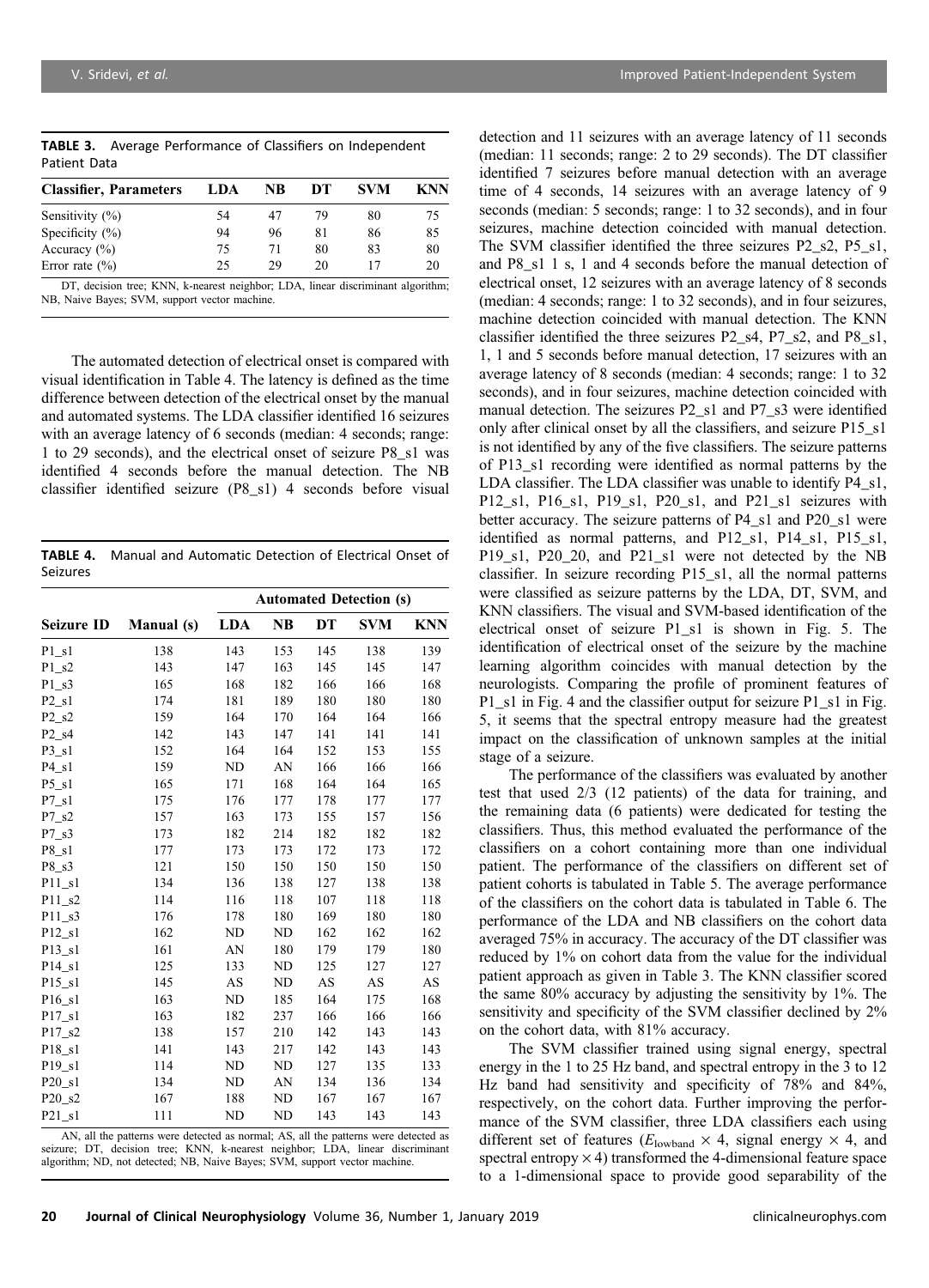**False Seizure detection** 

 $50$ 

Classifier output



250

300



normal and seizure classes. With these LDA classifiers, each using a different set of features, the feature space was reduced from 12 to 3 features ( $1 \times E_{\text{lowband}}$ ,  $1 \times \text{signal energy}$ , and  $1 \times$ spectral entropy). The transformed 3-dimensional feature set was used to train the SVM classifier on the cohort data. The LDA-SVM classifier accuracy increased by 1%, with a 2% rise in the sensitivity and unchanged specificity.

 $10<sub>0</sub>$ 

150

time (s)

200

# **DISCUSSION**

We designed this study to investigate the usability of time and frequency measures—signal energy, spectral energy, spectral entropy—and to compare the performances of five different classifiers with the goal of developing a patient-independent seizure detection system. To achieve this objective, we gathered relatively uniform scalp-recorded EEG data from patients with well-characterized TLE and applied time- and frequency-domain measures to detect the electrical onset of seizures. Although most studies have included temporal and extratemporal focal seizures to achieve generality, we restricted our investigation to temporal lobe seizures.7,17,43,45–<sup>47</sup> Compared with scalp-recorded EEG, intracranial EEG recordings are largely free of artifacts. However, as intracranial EEG is invasive and expensive, it is undertaken on only in a minority of selected patients with antiepileptic drug-resistant epilepsy, in whom scalp-recorded EEG data have failed to provide localization of the seizure onset. Because of these reasons, studies that have used intracranial EEG are likely to give different results from ours.36,40,44,48

An SVM-based algorithm applied to pediatric patients with a variety of seizure types detected the seizures within  $8 \pm 3.2$ seconds of electrical onset with 94% sensitivity and a false alarm

|                   |            |           | Sensitivity (%) |            | Specificity $(\% )$ |            |           |    |            |            |
|-------------------|------------|-----------|-----------------|------------|---------------------|------------|-----------|----|------------|------------|
| <b>Seizure ID</b> | <b>LDA</b> | <b>NB</b> | DT              | <b>SVM</b> | <b>KNN</b>          | <b>LDA</b> | <b>NB</b> | DT | <b>SVM</b> | <b>KNN</b> |
| Set 1             | 52         | 32        | 66              | 58         | 58                  | 90         | 98        | 89 | 90         | 90         |
| Set 2             | 58         | 35        | 62              | 62         | 59                  | 88         | 97        | 91 | 88         | 91         |
| Set 3             | 54         | 45        | 70              | 67         | 62                  | 93         | 97        | 91 | 91         | 93         |
| Set 4             | 58         | 49        | 73              | 75         | 72                  | 93         | 97        | 88 | 89         | 87         |
| Set 5             | 59         | 49        | 72              | 76         | 69                  | 94         | 98        | 90 | 91         | 92         |
| Set 6             | 63         | 56        | 77              | 77         | 73                  | 92         | 97        | 89 | 90         | 91         |
| Set 7             | 68         | 62        | 78              | 79         | 77                  | 93         | 97        | 90 | 91         | 91         |
| Set 8             | 72         | 71        | 89              | 86         | 85                  | 94         | 97        | 82 | 93         | 91         |
| Set 9             | 71         | 75        | 89              | 86         | 84                  | 94         | 92        | 71 | 91         | 87         |
| Set 10            | 67         | 76        | 90              | 85         | 82                  | 93         | 91        | 79 | 90         | 85         |
| Set 11            | 64         | 80        | 88              | 85         | 84                  | 91         | 91        | 77 | 89         | 85         |
| Set 12            | 68         | 80        | 91              | 86         | 84                  | 90         | 89        | 67 | 87         | 83         |
| Set 13            | 70         | 82        | 93              | 90         | 89                  | 77         | 78        | 60 | 73         | 72         |
| Set 14            | 66         | 78        | 89              | 87         | 85                  | 76         | 76        | 65 | 71         | 72         |
| Set 15            | 70         | 60        | 82              | 82         | 81                  | 70         | 82        | 71 | 70         | 72         |
| Set 16            | 68         | 56        | 77              | 78         | 77                  | 72         | 86        | 74 | 72         | 75         |
| Set 17            | 68         | 53        | 79              | 76         | 77                  | 71         | 84        | 72 | 72         | 73         |
| Set 18            | 61         | 45        | 70              | 67         | 65                  | 77         | 88        | 78 | 79         | 79         |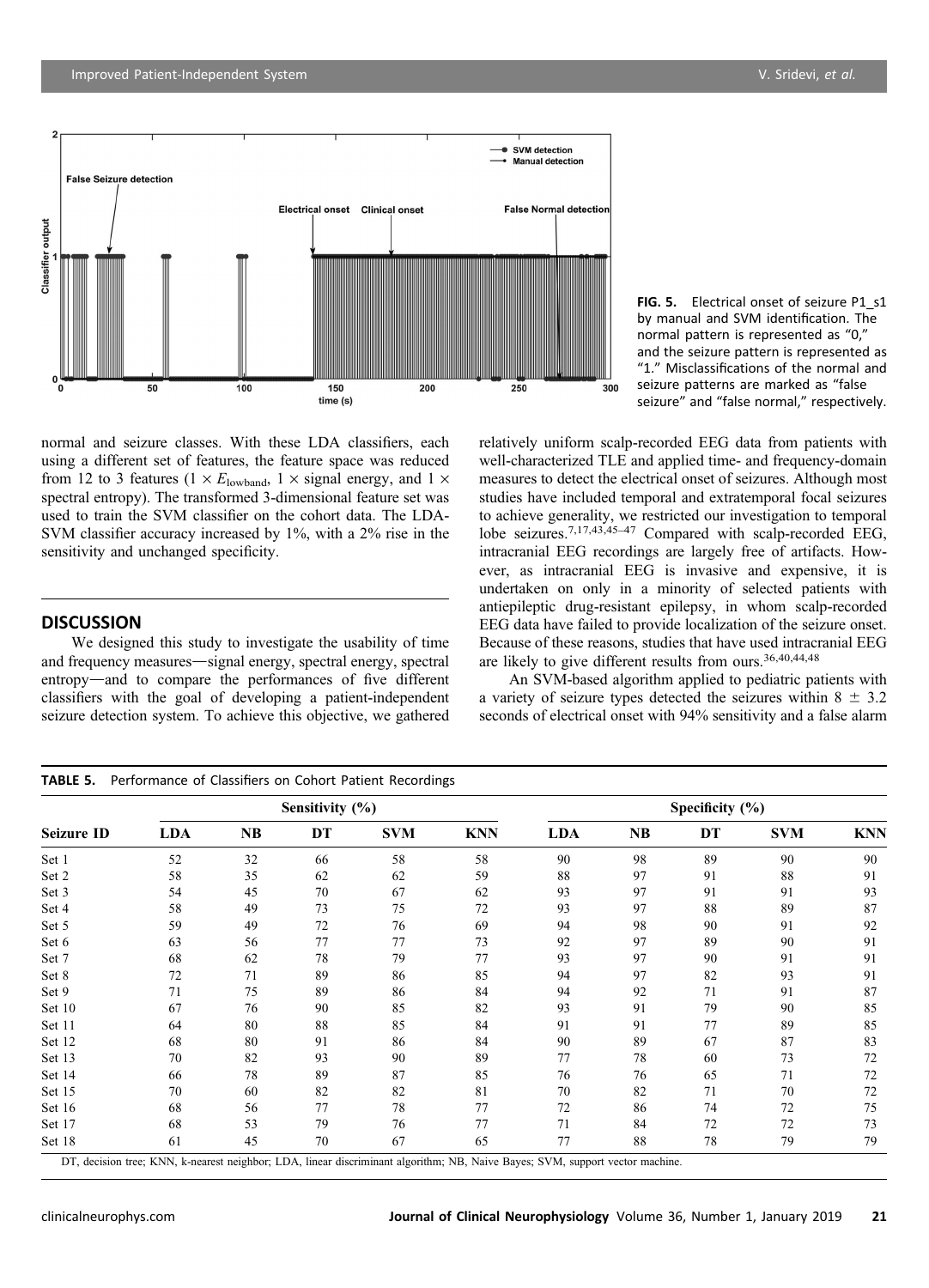|      | <b>TABLE 6.</b> Average Performance of Classifiers on Cohort Patients |
|------|-----------------------------------------------------------------------|
| Data |                                                                       |

| <b>Classifier, Parameters</b> | LDA | NB | DТ | <b>SVM</b> | KNN |
|-------------------------------|-----|----|----|------------|-----|
| Sensitivity $(\%)$            | 64  | 60 | 80 | 78         | 76  |
| Specificity $(\%)$            | 86  | 91 | 79 | 84         | 84  |
| Accuracy $(\% )$              | 75  | 75 | 79 | 81         | 80  |
| Error rate $(\% )$            | 25  | 25 | 21 | 19         | 20  |

DT, decision tree; KNN, k-nearest neighbor; LDA, linear discriminant algorithm; NB, Naive Bayes; SVM, support vector machine.

rate of 0.25 hours.<sup>31</sup> In another study, recurrent neural network–based system trained using spectral, wavelet, statistical, and complexity measures identified seizures with mean preonset and onset detection latency of  $-51$  seconds (range:  $-1,140$  to  $-61$  seconds) and  $+4$  second ( $-12$  to  $+51$  seconds), respectively.<sup>32</sup> A clinical seizure onset detection and warning system with tunable threshold mechanism showed a sensitivity of 76% with median detection latency of 10 seconds.<sup>13</sup> An SVM-based detection system using intracranial EEG identified the electrical onset of seizures with median/ mean latency (5 seconds/6.9 seconds) and with 97% sensitivity.<sup>15</sup> A patient-specific seizure detection algorithm using Combined Seizure Index of wavelet coefficients extracted from multichannel scalp EEG identified 90.5% of the 63 seizures with median detection latency of 7 seconds.<sup>46</sup> However, most of the systems proposed in previous studies were patientdependent and required expert input for channel selection and training data to reconfigure the system for another patient. A generic SVM system using 6 ictal morphologies identified 91 seizures of 57 patients with a median delay of  $+1.6$  seconds (range:  $-4$  to  $+10$  seconds) detection latency and  $>96\%$ sensitivity. In the system proposed by Meyer et al., $43$  each sample of the feature vector was mapped to a probability by comparing the 5 second history with a 25 second baseline history to obtain generalizability across patients.

We aimed to develop a self-sustaining system and therefore normalized each segment using the maximum and minimum values computed from all 29 seizure recordings. The proposed algorithm makes the EEG comparable across patients and does not need any change to use the system for another patient. The features computed for each windowed signal on  $N - 1$  patient recordings were used to train the classifier, and the remaining recording was used to validate the classifier. Each classifier identified the electrical onset of seizure at a different latency compared with manual detection. Comparing the detection latency and performance of the classifiers, the SVM algorithm performed better by detecting the electrical onset well before the clinical onset, with sensitivity and specificity of 80% and 86%, respectively. In 25/29 seizures, the electrical onset was detected by the SVM classifier with median/mean latency of 2 seconds/5.8 seconds (range:  $-4$  to  $+32$  seconds), whereas two seizures are identified at the clinical onset, and one seizure was identified 2 seconds after the clinical onset. The LDA and NB classifiers performed with very low false-positive rates but a high missed seizure rate. The DT and KNN algorithms had good sensitivity but a comparatively low specificity.

Although comparing our results with previous studies, we found that the signal energy increased a short time before the clinical onset of seizure, which is in agreement with a study of the cumulative energy profile of multiday intracranial EEG.<sup>49</sup> By contrast, another study in which the energy of the signal decreased 30 minutes before the seizure onset.<sup>40</sup> Most of the previous studies using frequency measures used standard spectral bands (0.5–4, 4–8, 8–13, 13–30, and 30–48 Hz) to compute the spectral and wavelet energy measures to capture the brain dynamics.<sup>32,37,47,50</sup> Sitt et al.<sup>27</sup> attempted to correlate the state of consciousness with spectral measures of ongoing EEG activity. They found that the spectral power in low frequencies (delta, theta, and alpha bands) constituted the most reliable signature of the state of consciousness, distinguishing between vegetative state (VS), minimally conscious state, and conscious state (CS). The spectral entropy in the 1 to 45 Hz frequency band showed higher values in minimally conscious and CS than in VS. Logesparan et al.<sup>18</sup> analyzed the performance of 65 measures including 17 time domain, 12 Fourier transform, 4 continuous wavelet transform, and 32 discrete wavelet transform based measures, for online data selection and seizure occurrence detection. They concluded that discrete wavelet transform–based power in the 0 to 3.125, 3.125 to 6.25, 6.25 to 12.5, and 12.5 to 25 Hz frequency bands yielded a 0.97 value of the area under the curve in a receiver–operating characteristic analysis and were selected as the best discriminating features for seizure occurrence detection. In another study, a non–patient-specific system for pediatric patients was designed using stationary wavelet transform with 1.91 to 4.16, 3.84 to 8.28, 7.69 to 16.56, and 15.41 to 33.09 Hz frequency bands.39

We found that for all the 29 seizure recordings, the profile of wavelet energy correlated with spectral energy in 1 to 3, 3 to 6, 6 to 12, 12 to 25, 25 to 50, 50 to 100, and 100 to 200 Hz bands. In a previous study, we observed that the spectral energy in 1 to 3, 3 to 6, 6 to 12, and 12 to 25 Hz increased at the electrical onset of seizure.<sup>51</sup> Hence, we combined the lower frequency bands, and the entire signal was divided into 1 to 25, 25 to 100, and 100 to 200 Hz bands for the measurement of spectral energy. The selection of these frequency bands made the analysis and comparisons simple and efficient due to the resulting reduced feature set, yielding better distinguishability of normal and seizure patterns. The spectral entropy in the 3 to 12 Hz band used for seizure electrical onset detection was not analyzed in previous studies with scalp EEG recordings. The spectral entropy in the 1 to 200 Hz frequency band has not shown large changes at the electrical onset of seizures. The largest decrease in entropy was obtained in the 3 to 12 Hz frequency band, and therefore, this was chosen to measure the spectral entropy.

We acknowledge the following limitations of our study. Among our 29 seizure recordings, we could identify the electrical onset in 26 seizures by the classifiers. Among the rest, for two seizures, the clinical onset was detected by all the five classifiers and one seizure was identified by none of the classifiers. Because the algorithm was trained with 29 EEG samples recorded in a routine clinical environment with the presence of movement and myogenic artifacts, the classifiers produced relatively low specificity. Among the 29 seizures, 4 seizures (P4\_s1, P13\_s1, P19\_s1, and P20\_s2) were identified with low sensitivity. In all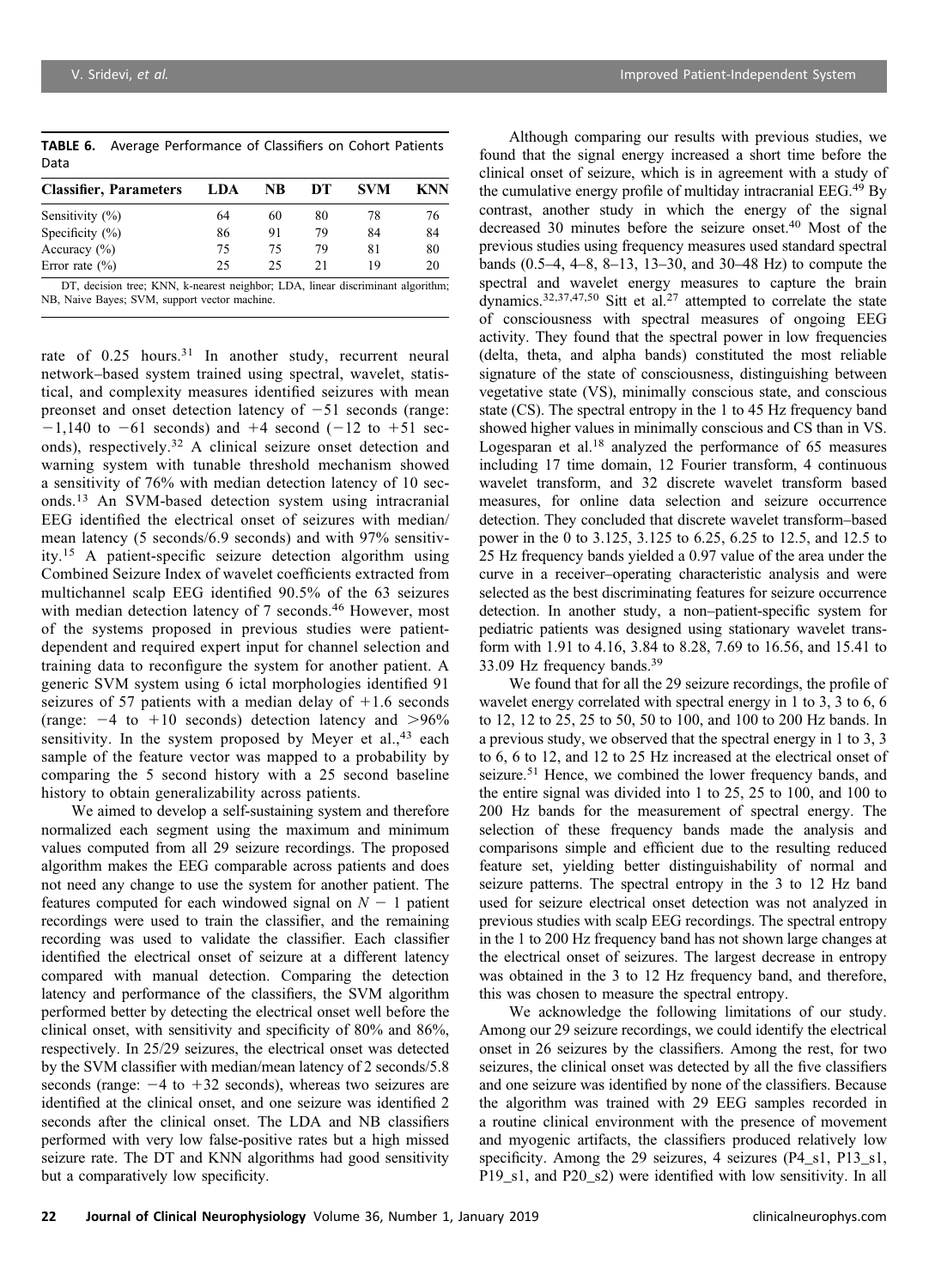the four seizures, the spectral entropy showed significant variations at the electrical onset of seizure. The significant changes in the profile of signal energy were observed at the clinical onset of P13\_s1 and P20\_s2 seizures. The seizures P4\_s1, P13\_s1, and P19\_s1 showed no significant variations in the spectral energy in 1 to 25 Hz bands. Because of the lack of significant variations in  $E_{\text{lowband}}$  and signal energy measures during the seizure activity, the detection of these four seizures resulted in more false normal. Two seizures P15\_s1 and P21\_s1 were identified with low specificity. Having a good profile of  $E<sub>lowband</sub>$  and signal energy measures, the decrease in the spectral entropy values of normal EEG leads to the misclassification of normal as seizure condition. In particular, the spectral entropy pattern of the normal EEG of P15\_s1 overlapped with the seizure region, the seizure detection was resulted in false alarm. However, we admit that the performance of classification was poor in the above-stated scenarios, which emphasizes the need for further research focused to address these issues.

Among the five classifiers, the SVM was found most suitable for the design of an automated system for clinical study. Also, we observed that the performance of the system mainly depended on three factors: (1) normalization scheme, (2) feature extraction, and (3) machine learning algorithm. If the above three parameters are properly selected, the design of a patientindependent system is feasible, and it can be used in a clinical environment. An automated seizure detection system would be helpful for timing ictal SPECT studies as well as for warning patients about upcoming clinical seizures. Such an automated seizure detection system would assist neurologists in visual analysis of long-term EEG recordings and considerably reduce the time spend for reviewing the data.

## **CONCLUSIONS**

We investigated the usability of time and frequency measures to improve the performance of a patient-independent system for detection of the electrical onset of seizures in patients with TLE. We selected signal energy, spectral energy in the 1 to 25 Hz band, and spectral entropy in the 3 to 12 Hz band as useful features and trained five classifiers using them. An SVM-based system distinguished normal and seizure patterns with sensitivity and specificity of 80% and 86%, respectively. If the system is trained with data from a larger number of patients, the resulting patient-independent system might be of value in the presurgical evaluation of patients with drug-resistant TLE.

## **REFERENCES**

- 1. Blair RDG. Temporal lobe epilepsy semiology. Epilepsy Res Treat 2012;2012:1–10.
- 2. Radhakrishnan K. Challenges in the management of epilepsy in resource-poor countries. Nat Rev Neurol 2009;5:323–330.
- 3. Engel J Jr. Mesial temporal lobe epilepsy: what have we learned? Neuroscientist 2001;7:340–352.
- 4. Carney PR, Myers S, Geyer JD. Seizure prediction: methods. Epilepsy Behav 2011;22:S94–S101.
- 5. Winterhalder M, Maiwald T, Voss HU, Aschenbrenner-Scheibe R, Timmer J, Schulze-Bonhage A. The seizure prediction characteristic:

a general framework to assess and compare seizure prediction methods. Epilepsy Behav 2003;4:318–325.

- 6. Maiwald T, Winterhalder M, Aschenbrenner-Scheibe R, Voss HU, Schulze-Bonhage A, Timmer J. Comparison of three nonlinear seizure prediction methods by means of the seizure prediction characteristic. Physica D 2004;194:357–368.
- 7. Bandarabadi M, Teixeira CA, Rasekhi J, Dourado A. Epileptic seizure prediction using relative spectral power features. Clin Neurophysiol  $2015:126:237 - 248.$
- 8. Liu HS, Zhang T, Yang FS. A multistage, multimethod approach for automatic detection and classification of epileptiform EEG. IEEE Trans Biomed Eng 2002;49:1557–1566.
- 9. Putten MJ, Kind T, Visser F, Lagerburg V. Detecting temporal lobe seizures from scalp EEG recordings: a comparison of various features. Clin Neurophysiol 2005;116:2480–2489.
- 10. Shiau D-S, Halford JJ, Kelly KM. Singularity-based automated seizure detection system for scalp EEG monitoring. Cybern Syst Anal 2010;46:922–935.
- 11. Gotman J. Automatic detection of seizures and spikes. J Clin Neurophysiol 1999;16:130–140.
- 12. Indiradevi KP, Elias E, Sathidevi PS, Dinesh Nayak S, Radhakrishnan K. A multilevel wavelet approach for automatic detection of epileptic spikes in the electroencephalogram. Comput Biol Med 2008;38:805–816.
- 13. Saab ME, Gotman J. A system to detect the onset of epileptic seizures in scalp EEG. Clin Neurophysiol 2005;116:427–442.
- 14. Quintero-Rinc Pereyra M, D'Giano C, Batatia H, Risk M. A new algorithm for epilepsy seizure onset detection and spread estimation from EEG signals. J Phys Conf Ser 2016;705:012032.
- 15. Kharbouch A, Shoeb A, Guttag J, Cash SS. An algorithm for seizure onset detection using intracranial EEG. Epilepsy Behav 2011;22:S29– S35.
- 16. Putten MJ. The revised brain symmetry index. Clin Neurophysiol 2007;118:2362–2367.
- 17. Temko A, Thomas E, Marnane W, Lightbody G, Boylan G. EEG-based neonatal seizure detection with support vector machines. Clin Neurophysiol 2011;122:464–473.
- 18. Logesparan L, Casson AJ, Imtiaz SA, Rodriguez-Villegas E. Discriminating between best performing features for seizure detection and data selection. The 35th IEEE Annual International Conference on Engineering in Medicine and Biology Society. Osaka, Japan, July 2013;1692–1695.
- 19. Logesparan L, Casson AJ, Rodriguez-Villegas E. Optimal features for online seizure detection. Med Biol Eng Comput 2012;50:659–669.
- 20. Kannathal N, Choo ML, Acharya UR, Sadasivan PK. Entropies for detection of epilepsy in EEG. Comput Methods Prog Biomed 2005;80:187–194.
- 21. Song Y, Crowcroft J, Zhang J. Automatic epileptic seizure detection in EEGs based on optimized sample entropy and extreme learning machine. J Neurosci Methods 2012;210:132–146.
- 22. Wang L, Xue W, Li Y, et al. Automatic epileptic seizure detection in EEG signals using multi-domain feature extraction and nonlinear analysis. Entropy 2017;19:1–17.
- 23. Acharya UR, Molinari F, Vinitha SS, Chattopadhyay S, Kwan-Hoong N, Suri JS. Automated diagnosis of epileptic EEG using entropies. Biomed Signal Process Control 2012;7:401–408.
- 24. Khamis H, Mohamed A, Simpson S. Seizure state detection of temporal lobe seizures by autoregressive spectral analysis of scalp EEG. Clin Neurophysiol 2009;120:1479–1488.
- 25. Iscan Z, Zmray D, Tamer D. Classification of electroencephalogram signals with combined time and frequency features. Expert Syst Appl 2011;38:10499–10505.
- 26. Kumar SP, Sriram N, Benakop PG, Jinaga BC. Entropies based detection of epileptic seizures with artificial neural network classifiers. Expert Syst Appl 2010;37:3284–3291.
- 27. Sitt JD, King JR, El Karoui I, et al. Large scale screening of neural signatures of consciousness in patients in a vegetative or minimally conscious state. Brain 2014;137:2258–2270.
- 28. Shoeb A, Guttag J. Application of machine learning to epileptic seizure detection. Proceedings of the 27th International Conference on Machine Learning. Haifa, Israel, June 2010;975–982.
- 29. Kafashan M, Ryu S, Hargis MJ, et al. EEG dynamical correlates of focal and diffuse causes of coma. BMC Neurol 2017;17:197.
- 30. Ramgopal S, Thome-Souza S, Jackson M, et al. Seizure detection, seizure prediction, and closed-loop warning systems in epilepsy. Epilepsy Behav 2014;37:291–307.